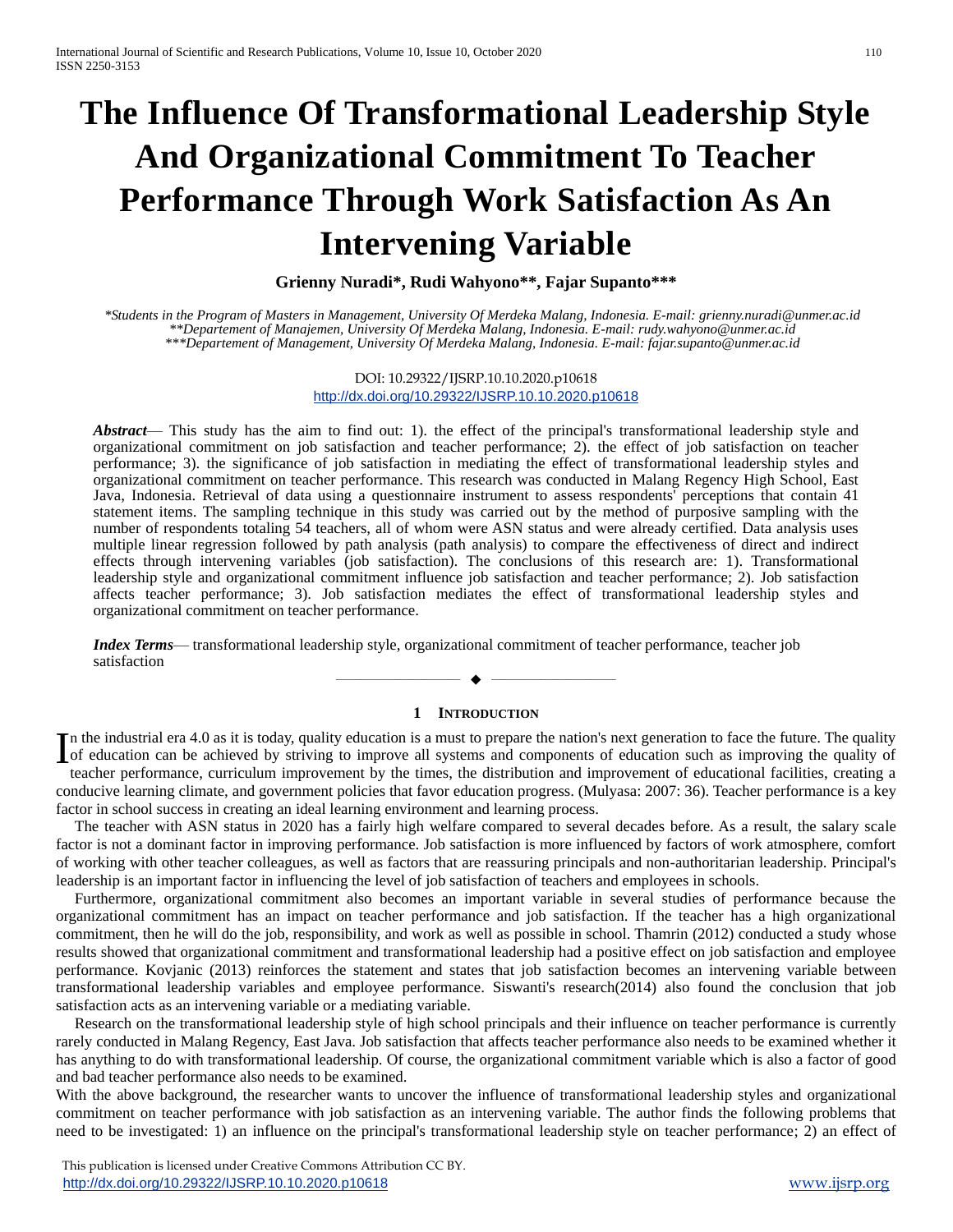International Journal of Scientific and Research Publications, Volume 10, Issue 10, October 2020 111 ISSN 2250-3153

organizational commitment on teacher performance; 3) Is there an influence on the principal's transformational leadership style on teacher job satisfaction; 4) an effect of organizational commitment on teacher job satisfaction; 5) an influence of job satisfaction on teacher performance; 6) job satisfaction mediate the effect of transformational leadership style and organizational commitment on the performance of teachers.

#### **2. RESEARCH METHODS**

The design used in this study is a quantitative survey method. The method approach is ex post facto because research variables already exist and events have occurred before without any treatment or manipulation of the independent variables of the researcher. This study assesses respondents' perceptions that include the relationship of independent variables, namely transformational leadership of school principals and teacher organizational commitment with intervening variables, namely teacher job satisfaction and dependent variables, namely teacher performance in 5 state high school, namely Sumberpucung state high school, Pagak state high school, Kepanjen state high school, Gondanglegi state high school, Tumpang state high school, and all of them are in Malang Regency, East Java. Data collection in this study was carried out by a questionnaire containing 41 items of statements, interviews, and a literature study. The testing instrument of the results of filling out the questionnaire by respondents in this study consisted of the validity test and the reliability test. The classic assumption test consists of multicollinearity, autocorrelation, heteroscedasticity, and normality tests. Furthermore, linear regression analysis is used to examine the direct effect of transformational leadership styles and organizational commitment on job satisfaction and to find out how much influence. Whereas multiple linear analysis is used to examine the direct influence of transformational leadership style, organizational commitment, and job satisfaction on teacher performance and how big and significant the effect is. Hypothesis testing consists of several steps, namely: total determination coefficient, statistical test f, t-test. After all, tests have been carried out, proceed with path analysis. This analysis was conducted to test the magnitude of the effect of intervening variables in bridging the independent and dependent variables.

#### **3. RESULTS AND DISCUSSION**

#### **a. Multicollinearity Test Results**

The results of the search for VIF values are presented in table 4.10. Table 4.10

Multicollinearity Test Results

| Variabel                          | VIF            |                |  |  |
|-----------------------------------|----------------|----------------|--|--|
|                                   | Substructure 1 | Substructure 2 |  |  |
| Transformational leadership style | .348           | -522           |  |  |
| Organizational commitment         | .348           | 1.516          |  |  |
| Job satisfaction                  | -              | 1.516          |  |  |

Source: Primary data, processed 2020

The multicollinearity test results in table 4.10 illustrate that all the independent variables for substructure 1 and substructure 2 turned out to be less than 5 VIF values, as stated in the above theory that if the VIF value is less than 5 then it means that the regression model in this study is independent and free from the problem of multicollinearity.

#### **b. Autocorrelation Test Results**

Autocorrelation should not occur in the regression model because if it occurs then the sample variant is considered unable to represent the population. We can see an equation that does not occur autocorrelation there by looking at the Durbin-Watson value. Based on the results of SPSS version 20 test results are as follows.

Table 4.11

Autocorrelation Test Results

| Variable       | Du   | Durbin<br>Watson | $-4-$<br>Du | Keterangan                  |
|----------------|------|------------------|-------------|-----------------------------|
| Substructure 1 | 1.63 | 2,140            | ∠.<br>37    | No autocorrelation occurred |
| Substructure 2 | 1,67 | 1.717            | ∠.<br>33    | No autocorrelation occurred |

Source: Primary data, processed 2020

Table 4.11 illustrates that the value of the Durbin Watson sub-structure 1 is 2.140 greater than 1.63 (Du) and smaller than 2.37 (4-Du). The conclusion is that autocorrelation does not occur. The Durbin Watson sub-structure 2 value of 1,717 is greater than 1.67 (Du) and smaller than 2.33 (4-Du). The conclusion is the same, namely no autocorrelation.

#### **c. Heteroscedasticity Test Results**

 This publication is licensed under Creative Commons Attribution CC BY. <http://dx.doi.org/10.29322/IJSRP.10.10.2020.p10618> [www.ijsrp.org](http://ijsrp.org/)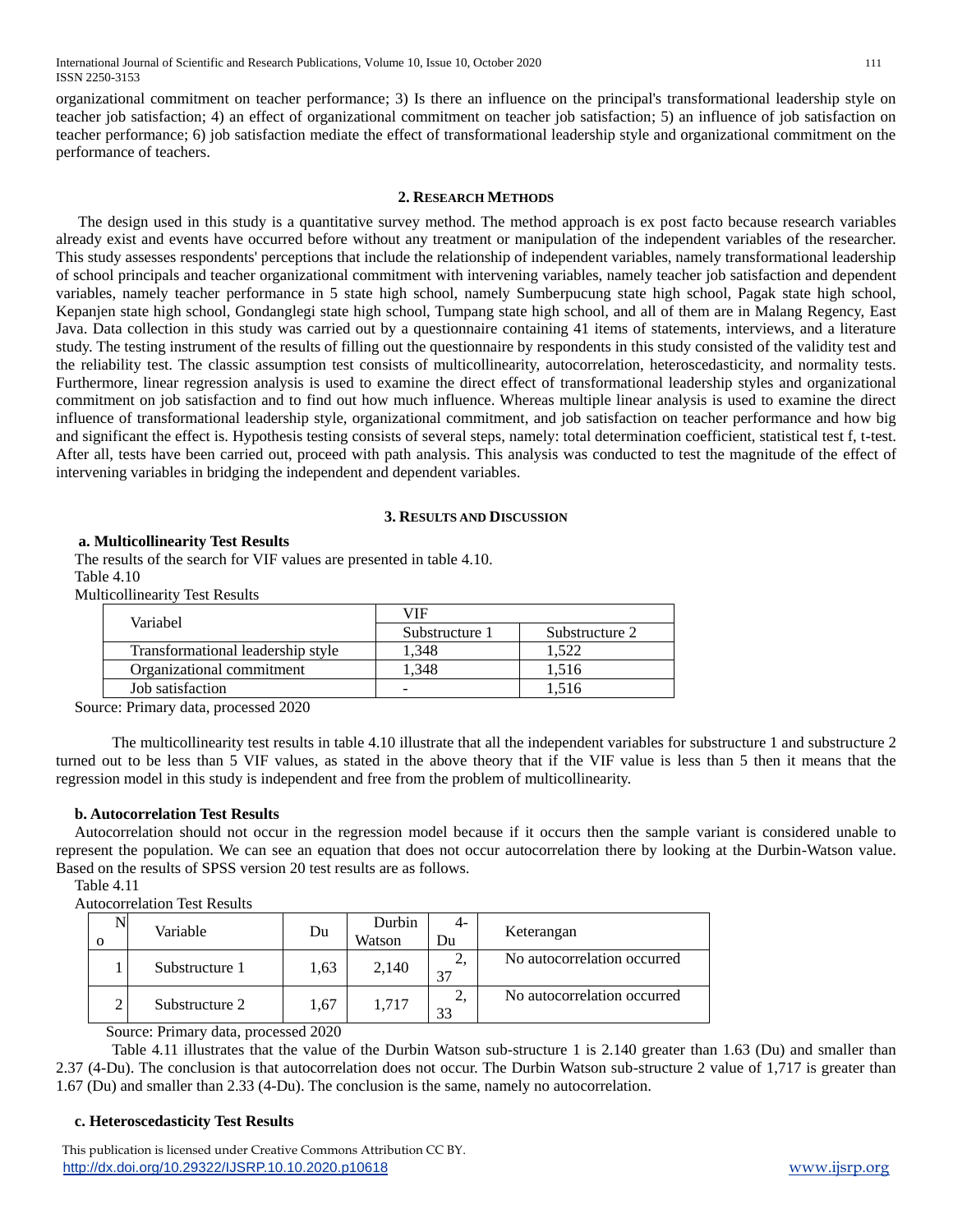Multiple regression models should not occur heteroscedasticity in them. This heteroscedasticity test was performed using the Glejser test.

Table 4.12

| <b>Heteroscedasticity Test Results</b> |  |
|----------------------------------------|--|
|----------------------------------------|--|

| Variabel                          |                | value | P value       |
|-----------------------------------|----------------|-------|---------------|
|                                   | Substructure 1 |       | Subtructure 2 |
| Transformational leadership style | 0,998          |       | 0.995         |
| Organizational commitment         | 0,988          |       | 0.997         |
| Job satisfaction                  |                |       | 0.994         |

Source: Primary data, processed 2020

Table 4.11 shows that all independent variables have significance whose value is greater than 0.05 so it can be concluded that heteroscedasticity does not occur. Therefore, the multiple regression model used in this study is appropriate for the prediction of teacher performance based on input from each independent variable.

## **d. Normality Test Results**

If the point data is spread around a diagonal line, then this shows data that has been normally distributed and vice versa if the tiki points are spread vertically horizontally and away from the diagonal axis means that it is not normal. The normality test is carried out on substructure 1 and substructure 2.

Figure 4.1 and 4.2

Data Normality Substructure 1 & Substructure 2

**Normal P-P Plot of Regression Standardized Residual**

**Normal P-P Plot of Regression Standardized Residual**



In figures 4.1 and 4.2, it can be seen that the data (points) reside and follow the flow of horizontal lines. This indicates that the research data relating to the research variables have a normal distribution.

## **Structural Equation Model Test Results**



 This publication is licensed under Creative Commons Attribution CC BY. <http://dx.doi.org/10.29322/IJSRP.10.10.2020.p10618> [www.ijsrp.org](http://ijsrp.org/)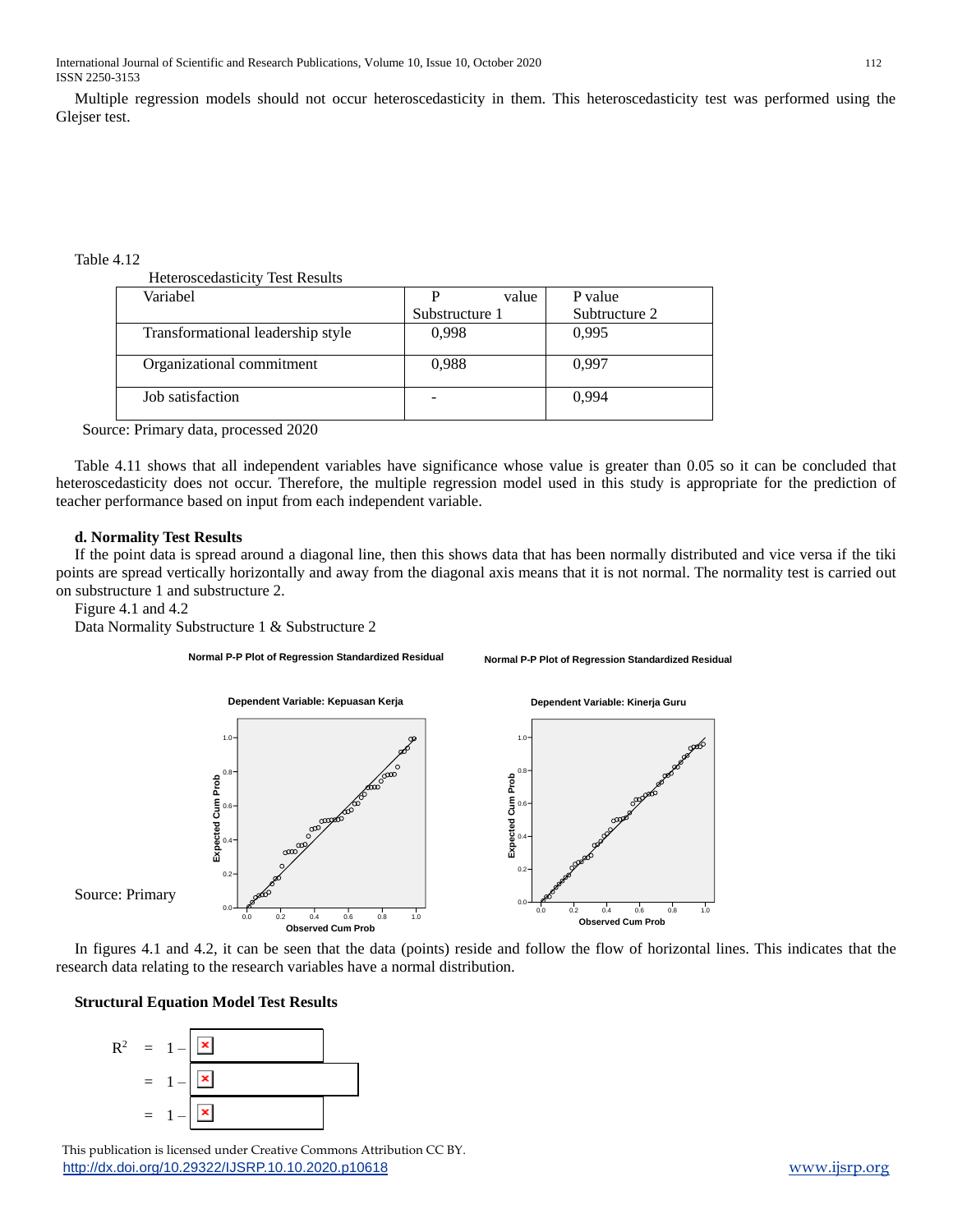International Journal of Scientific and Research Publications, Volume 10, Issue 10, October 2020 113 ISSN 2250-3153

$$
= 1 - (0,812) (0,455)
$$
  
= 1 - 0,370  
= 0,630

The total value of the determination coefficient of 0.630 means that 63% of the diversity of information that can be explained by the model. The information contained and recorded in the data is 63% which can be explained by the model, the rest (37%) has not been found in the model and errors.

## **1. The influence of transformational leadership styles and organizational commitment on job satisfaction**

To analyze and test the effect directly and calculate how much the direct effect can use the linear regression method. The results of the calculations are described in table 4.13 below.

Table 4.13

Effect of Transformational Leadership Styles and Organizational Commitment on Teacher Job Satisfaction

| Variabel                                  |     |        | Regression coefficient | value | P value |
|-------------------------------------------|-----|--------|------------------------|-------|---------|
| <b>Transformational Leadership Styles</b> |     | 0,339  | 2.492                  | 0,016 |         |
| <b>Organizational Commitment</b>          |     |        | 0.333                  | 2.446 | 0,018   |
| R                                         | =   | 0.583  |                        |       |         |
| R square $(R^2)$                          | $=$ | 0,340  |                        |       |         |
| Adjusted R Squared $=$                    |     | 0.313  |                        |       |         |
| t value                                   | $=$ | 12,388 |                        |       |         |
| P value                                   |     | 0,000  |                        |       |         |
| Variabel endogen $=$ Job Satisfaction     |     |        |                        |       |         |

Source: Primary data, processed 2020

By looking at the data in table 4.13 it can be concluded that the effect of transformational leadership style on teacher job satisfaction is significant at the level alpha of 5% and p of 0.016, with a regression coefficient of 0.339. It can also be interpreted as the better the transformational leadership style is applied, it can increase job satisfaction. The effect of organizational commitment on job satisfaction is significant at the level of 5% with a p-value of 0.018, and a regression coefficient of 0.333. The meaning is organizational commitment affects teacher job satisfaction. Therefore, if a person has a high organizational commitment, job satisfaction will also increase.

The magnitude of the coefficient of determination is shown by the summary model, where the Adjusted R Squared value is 0.340 or 34% and the magnitude of the influence of other variables is 66%. This illustrates that the contribution of the influence of transformational leadership style variables and organizational commitment to the teacher job satisfaction variable is 34%. While 66% of other job satisfaction variables are influenced by several other variables not found in this study.

## **2. The Effect of Transformational Leadership Style, Organizational Commitment and Job Satisfaction on Teacher Performance**

To analyze and test the effect directly and calculate how much the direct effect can use multiple linear regression methods. The test results can be seen in Table 4.14.

Table 4.14

The Effect of Transformational Leadership Style, Organizational Commitment, and Job Satisfaction on Teacher Performance

| Regression coefficient                 | t value<br>P value                                                                                         |  |  |  |  |
|----------------------------------------|------------------------------------------------------------------------------------------------------------|--|--|--|--|
|                                        | 0,000                                                                                                      |  |  |  |  |
|                                        |                                                                                                            |  |  |  |  |
|                                        | 0,037                                                                                                      |  |  |  |  |
|                                        |                                                                                                            |  |  |  |  |
|                                        | 0,036                                                                                                      |  |  |  |  |
| Variabel endogen : Teacher Performance |                                                                                                            |  |  |  |  |
|                                        |                                                                                                            |  |  |  |  |
|                                        |                                                                                                            |  |  |  |  |
|                                        |                                                                                                            |  |  |  |  |
|                                        |                                                                                                            |  |  |  |  |
|                                        |                                                                                                            |  |  |  |  |
|                                        | 8,246<br>0,676<br>0,176<br>2,149<br>0,177<br>2,161<br>0,890<br>0.793<br>0.779<br>59,848<br>0,000<br>1.0000 |  |  |  |  |

Source: Primary data, processed 2020

Data 4.14 above explains that the influence of transformational leadership style on teacher performance is significant at the level of 5% with a p value of 0,000 and a regression coefficient of 0.676. It can be concluded that the transformational leadership style influences teacher performance, the better the application, the teacher's performance will also improve. Furthermore, the effect of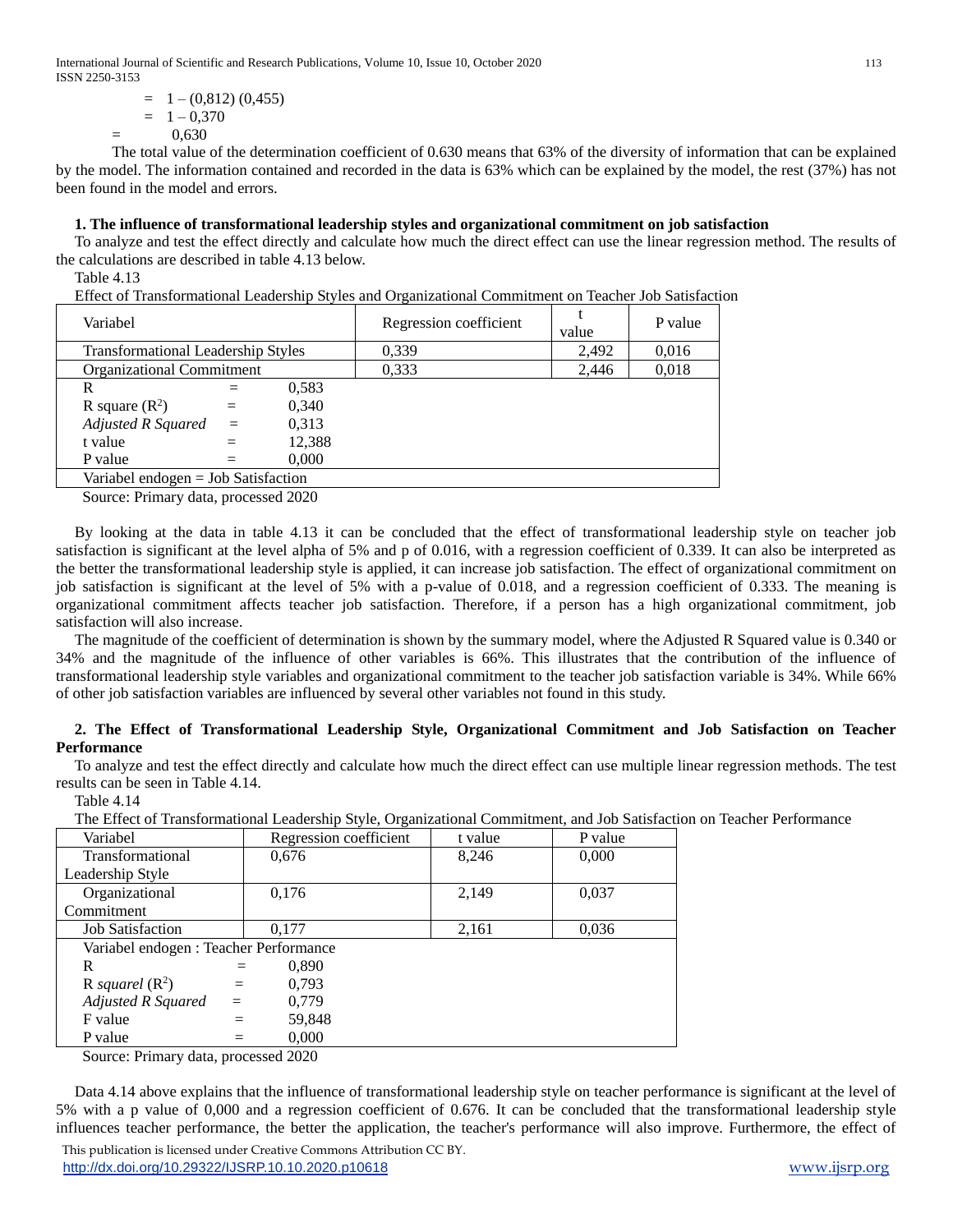International Journal of Scientific and Research Publications, Volume 10, Issue 10, October 2020 114 ISSN 2250-3153

organizational commitment on teacher performance is significant at the level of 5% with a p value of 0.037, a regression coefficient of 0.176. It can be concluded that organizational commitment influences teacher performance. So the better and higher organizational commitment a teacher has, the better his performance will be.

The effect of job satisfaction on teacher performance is significant at the level of 5% with a p value of 0.036, a regression coefficient of 0.177. It can be concluded that job satisfaction affects teacher performance, the better job satisfaction the teacher performance will also increase. The value of adjusted R square is 77.9% and the influence of other variables is 22.1%. It can be concluded that the contribution of the influence of transformational leadership style variables, organizational commitment and, job satisfaction to teacher performance variables is 77.9%, while 22.1% of the teacher performance variables is influenced by variables that do not exist in this study.

## **3. Effect of Transformational Leadership Style and Organizational Commitment on Teacher Performance Through Job Satisfaction**

Path analysis is used as a hypothesis testing method in this study, namely by using multiple regression, then carried out filtering and significance. To see the influence between research variables is shown in table 4.15 below.

Table 4.15

| Variabel                                                                                                    | <b>Direct</b><br><b>Effects</b> | Prob         | <b>Indirect Effects</b>      | Total<br>Influences |
|-------------------------------------------------------------------------------------------------------------|---------------------------------|--------------|------------------------------|---------------------|
| Transformational<br>leadership<br>style $\rightarrow$ Job satisfaction                                      | 0,339                           | 0,01<br>$6*$ |                              |                     |
| Organizational commitment $\rightarrow$<br>Job satisfaction                                                 | 0,333                           | 0,01<br>$8*$ |                              |                     |
| leadership<br>Transformational<br>style $\rightarrow$ Teacher Performance                                   | 0,676                           | 0,00<br>$0*$ |                              |                     |
| Organizational commitment $\rightarrow$<br>Teacher performance                                              | 0,176                           | 0.03<br>$7*$ |                              |                     |
| Job satisfaction $\rightarrow$ Teacher<br>performance                                                       | 0,177                           | 0,03<br>$6*$ |                              |                     |
| Transformational<br>leadership<br>style $\rightarrow$ Job satisfaction $\rightarrow$<br>Teacher performance | 0,676                           |              | $0,339$ X $0,177$ =<br>0,060 | 0,736               |
| Organizational commitment $\rightarrow$<br>Job satisfaction $\rightarrow$ Teacher<br>performance            | 0,176                           |              | $0,333$ X $0,177$ =<br>0,059 | 0,235               |

Summary of Results of Direct, Indirect,and Totals from Path Analysis

Source: Primary data, processed 2020

Based on Table 4.15, it can be seen the total effect of the transformational leadership style variable on teacher performance is (0.736) and greater than the direct effect (0.676). Likewise for organizational commitment variables on teacher performance, where the total effect is greater (0.235) the amount of direct influence (0.176). These results indicate that job satisfaction is an intervening variable in the influence of transformational leadership style and organizational commitment to teacher performance because the total value is greater than the value of direct influence.

Figure 4.3

Path Analysis Results



 This publication is licensed under Creative Commons Attribution CC BY. <http://dx.doi.org/10.29322/IJSRP.10.10.2020.p10618> [www.ijsrp.org](http://ijsrp.org/)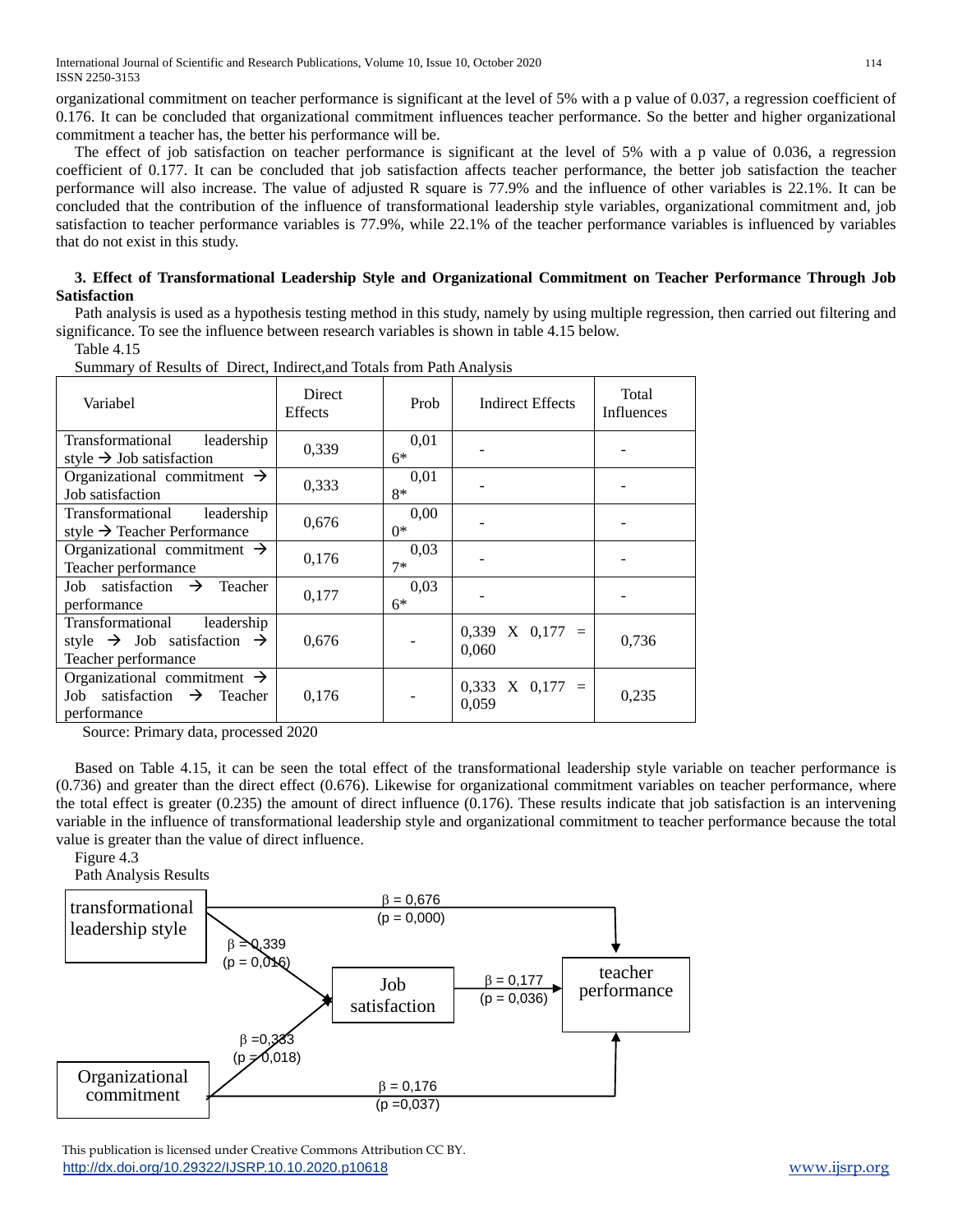Source: Primary data, processed 2020

## **a. Description of Transformational Leadership Styles, Organizational Commitment, Job Satisfaction, and Teacher Performance**

Transformational leadership style is formed by 4 factors namely Idealized influence, Inspirational Motivation, Intellectual stimulation, and Individualized consideration. The main thing that shapes the transformational leadership style is that Individualized consideration is reflected in the Principal willing to listen to the difficulties and complaints experienced by teachers at school. A leader must be sensitive and concerned about the problems experienced by his subordinates and always motivate them to solve these problems. The channel to collect the complaints is usually done in an informal condition during lunch together or formally during an official meeting with the teachers. That way the teacher will feel enthusiasm and comfort at work and awareness arise to change better every day. How is the view of Bass and Avolio (1994) states that the transformational leadership style is a leadership style in which a leader and his subordinates together improve morale and mutual motivate so that they can develop and achieve better performance.

Organizational commitment is formed by Affective Commitment, Continuance Commitment, and Normative Commitment. The main thing that supports organizational commitment is Affective Commitment reflected by respondents feeling comfortable working in this school. Following what was conveyed by Allen and Meyer (1990) that affective commitment is the emotional connection of an employee to his company. This commitment is influenced by the comfortable conditions felt by employees and the feeling of belonging to the organization. The comfortable feeling at work felt by the teachers increases their organizational commitment.

Job satisfaction consists of satisfaction with salaries, promotional opportunities, coworkers, and satisfaction with supervisors. The main thing that can support job satisfaction is that satisfaction with co-workers is reflected in the respondents enjoying the process of working with other teachers. Colleagues are one of the important factors to increase teacher job satisfaction because they have great job satisfaction when encouraged by coworkers who trust each other at work. The teacher with ASN status in 2020 has a fairly high welfare compared to several decades before. As a result, the salary scale factor is not a dominant factor in increasing job satisfaction. Job satisfaction is more influenced by factors of work atmosphere, the comfort of working with other teacher colleagues, As Lufthans (2006) states that job satisfaction is influenced by whether or not relationships between co-workers.

The main thing that can improve teacher performance in this study is the evaluation of learning which is reflected in the answers of respondents who use a variety of assessment methods (practice, craft assignments, project assignments, etc.) and hold additional hours and special consultations for students whose grades are not good. According to the Ministry of National Education (2008: 21) Teacher performance is an effort made by teachers to carry out learning tasks as well as possible in planning teaching programs, implementing learning activities, and evaluating learning outcomes. The ability factor in evaluating learning is very important to master because it relates to future learning planning so that it is better and mistakes in previous learning are not repeated. Evaluation is also useful for measuring how much learning objectives can be achieved.

#### **b. The Effect of Transformational Leadership Style on Job Satisfaction**

The Transformational leadership style affects job satisfaction. Transformational leadership style plays a role in increasing job satisfaction, because if a school teacher does not feel satisfied at work, then the objectives of the school will not be achieved. Applying a transformational leadership style means the leader will lead, guide, influence, motivate workers, and work with all teachers to achieve the goals to be addressed. That way the teachers will feel cared for and increase their job satisfaction. The results of this study support Priyatmo (2018), Anggraeni & Santosa (2013), Thamrin (2012), Handoko (2015), Nugroho (2018), Umer (2012) who stated that transformational leadership styles affect job satisfaction.

#### **c. Effect of Organizational Commitment on Job Satisfaction**

Organizational commitment affects job satisfaction, which means the higher organizational commitment can increase job satisfaction. Teacher job satisfaction is a very important factor in efforts to achieve school success. The success of the school is inseparable from the role of the teacher involved because if the teacher has a high organizational commitment, the teacher will be more productive in quality in doing his work.

Organizational commitment is closely related to job satisfaction. Teachers who have a high organizational commitment to school tend to be more satisfied and will also be comfortable working at school because they consider school to be part of their family. Teachers who have high organizational commitment will do more than are assigned to them. Recognizing the importance of organizational commitment, the teacher's commitment to the organization needs to be developed. The results of this study support Nugroho (2018), Wardani, et al (2017) who state that organizational commitment influences job satisfaction.

## **d. The Effect of Transformational Leadership Style on Teacher Performance**

Transformational leadership style influences teacher performance, which means that if the application of transformational leadership is done well, teacher performance will increase. Transformational leaders make subordinates believe, respect, and are loyal to these leaders so that teachers are always motivated to work faster and more compact and synergistic. A leader must be able to be in front of being an example, working with employees to move them and always motivating them to work better. The results of this study support Priyatmo (2018), Thamrin (2012), Handoko (2015), Nugroho (2018), Umer (2012), Budiwibowo (2014), Wardani, et al (2017), Sunarsih (2017) who state that leadership styles transformational effect on performance.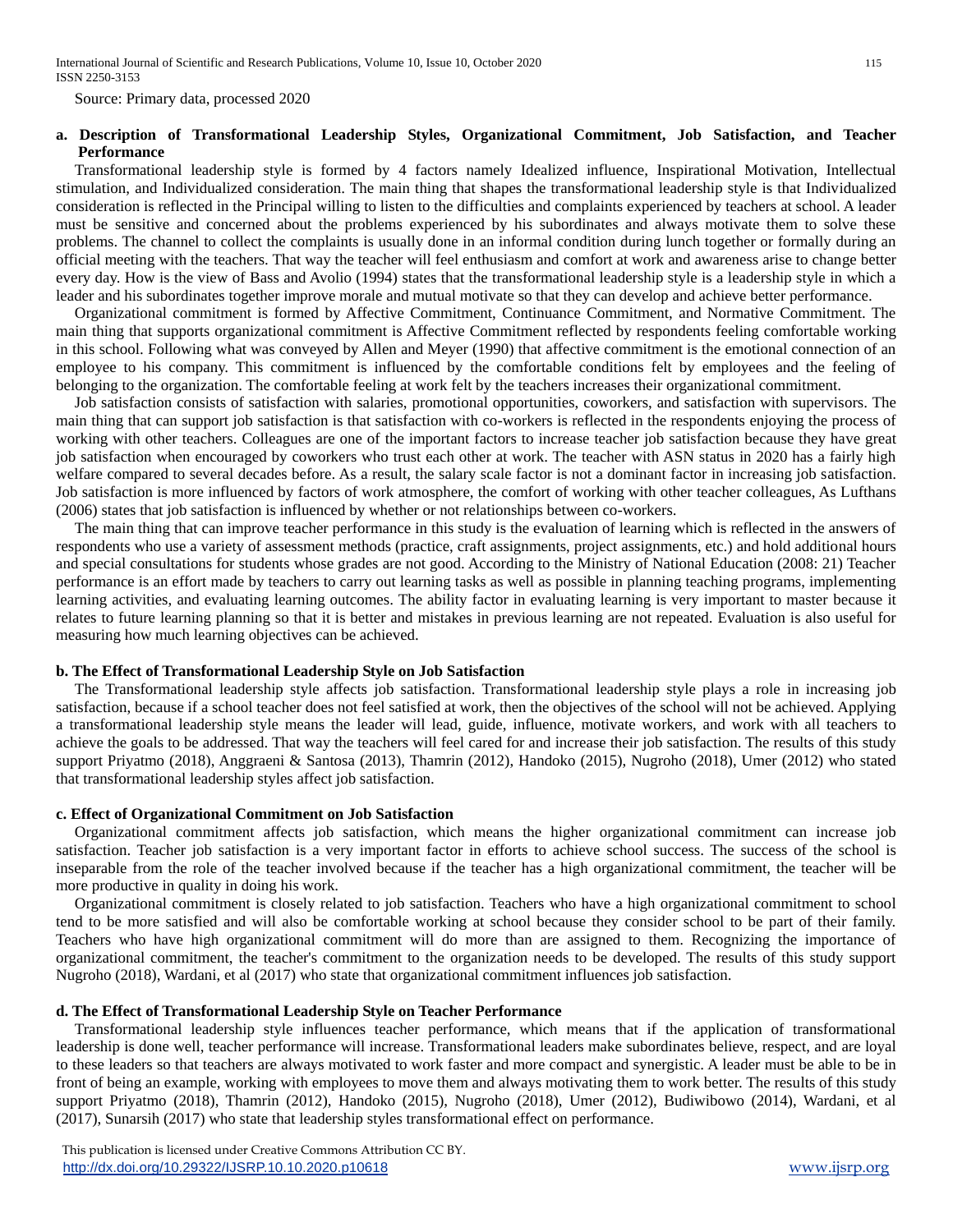## **e. The Effect of Organizational Commitment on Teacher Performance**

Organizational commitment has a significant effect on teacher performance. When seen from the positive regression coefficient, it can be concluded that the higher the organizational commitment the teacher's performance will also be higher, and vice versa. Commitment to each teacher is very important because it is directly proportional to the teacher's responsibility for his work compared to teachers who have low organizational commitment. Teachers who have organizational commitment will work optimally so that they can devote their attention, thoughts, energy, and time to their work as expected by the school. The results of this study are in line with Nugroho (2018), Wardani, et al (2017) who prove that organizational commitment influences teacher performance.

#### **f. Effect of Job Satisfaction on Teacher Performance**

Job satisfaction has a significant effect on teacher performance. This means that the higher the level of job satisfaction, the teacher's performance will also increase. When a teacher feels happy and satisfied inside work then he will feel at home in school doing the tasks and responsibilities by predetermined targets.

Satisfied teachers will encourage teachers to perform better. Teachers who feel satisfied at work always arrive on time. The teacher becomes happy and does not complain about the tasks and work in carrying out their work. Teachers who have job satisfaction also appear from harmonious relationships with other teachers and superiors. The results of this study support Priyatmo (2018), Thamrin (2012), Handoko (2015), Nugroho (2018), Wardani, et al (2017) who state that job satisfaction influences performance.

## **g. The Effect of Transformational Leadership Styles and Organizational Commitment on Teacher Performance Through Job Satisfaction**

Job satisfaction can mediate the influence of transformational leadership styles on teacher performance, which means that transformational leadership styles can improve teacher performance if the teacher feels satisfied in carrying out his duties and responsibilities. This shows that job satisfaction plays a role in increasing teacher performance, because every teacher who works at school, must be satisfied at work. If at a school the teacher does not have a sense of satisfaction at work, then the performance will be low. With a transformational leadership style, follower trust is followed and the leader behavior attributes, the teacher is more comfortable, motivated and without feeling pressured, so the teacher achieves the expected performance of the leader. The results of this study support Priyatmo (2018), Handoko (2015), Wardani, et al (2017) who choose the statement that job satisfaction mediates the effect of transformational leadership on performance.

Job satisfaction can bridge the effect of organizational commitment on teacher performance, which means that teachers who have a high level of organizational commitment can improve teacher performance if they are satisfied at work. The results of this study support Nugroho (2018) which states that job satisfaction becomes a mediating variable in the study of the effect of organizational commitment on performance. Pradiansyah (1999: 31) describes that without organizational commitment, it is difficult to expect an active and serious role from existing employees. Commitment is not something that just appears. A Commitment must be fostered and fostered. Therefore commitment must continue to be built to stick in the hearts of employees in this case the teacher.

#### **4. CONCLUSIONS AND SUGGESTIONS**

Based on the analysis of the results of the research and the discussion carried out, the conclusions can be drawn as follows: 1) Descriptive statistical results show that the transformational leadership style is formed by Idealized influence, Inspirational Motivation, Intellectual stimulation and Individualized consideration. The main thing that shapes the transformational leadership style is that Individualized consideration is reflected in the Principal willing to listen to the difficulties and complaints that are experienced. Organizational commitment is formed by Affective Commitment, Continuance Commitment and Normative Commitment. The main thing that supports organizational commitment is Affective Commitment reflected by respondents feeling comfortable working in this school. Satisfaction with salary, promotion opportunities, coworkers, and satisfaction with the principal's leadership. The main thing that can support job satisfaction is that satisfaction with co-workers is reflected in the respondents enjoying the process of working with other teachers. Teacher performance is shaped by the process of planning learning, carrying out learning activities and evaluating learning outcomes. The main thing that can improve teacher performance is that learning evaluation activities are reflected in respondents who use a variety of assessment methods and hold additional hours and special consultations for students whose grades are poor; 2) Transformational leadership style affects job satisfaction, which means that the better application of a transformational leadership style can increase job satisfaction; 3) Organizational commitment affects job satisfaction, which means that a higher level of organizational commitment can increase job satisfaction; 4) Transformational leadership styles affect teacher performance. This means that teacher performance can be improved through the application of a good transformational leadership style; 5) Organizational commitment influences teacher performance, which means that teachers who have a high level of organizational commitment can increase teacher performance; 6) Job satisfaction affects teacher performance, which means that higher job satisfaction can improve teacher performance; 7) Job satisfaction mediates the effect of transformational leadership styles and organizational commitment on teacher performance. This means that the better application of transformational leadership styles and supported by high organizational commitment can improve teacher performance if teachers have high job satisfaction at work.